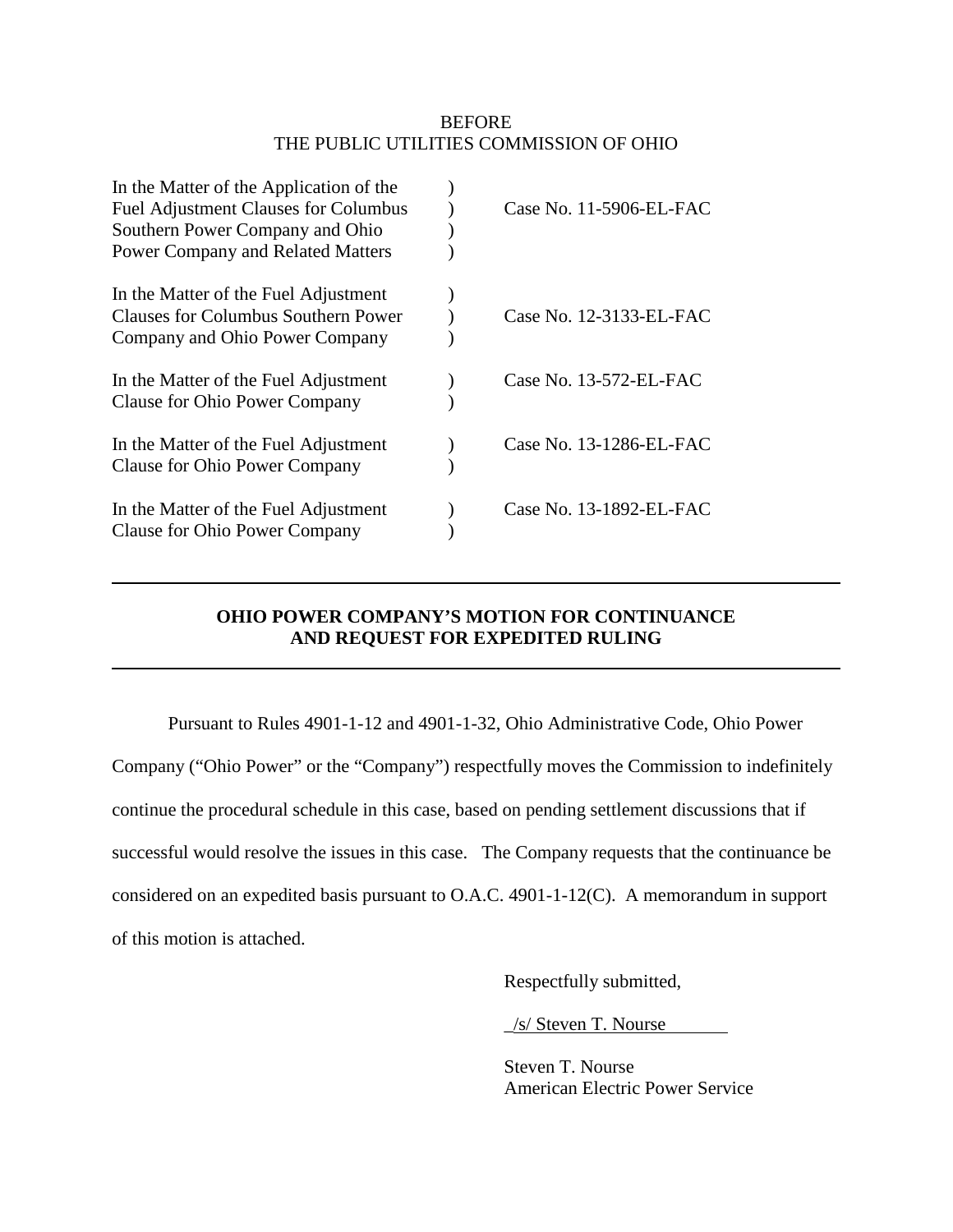Corporation 1 Riverside Plaza, 29th Floor Columbus, Ohio 43215 (614) 716-1608 Fax: (614) 716-2950 Email: stnourse@aep.com

## **Counsel for Ohio Power Company**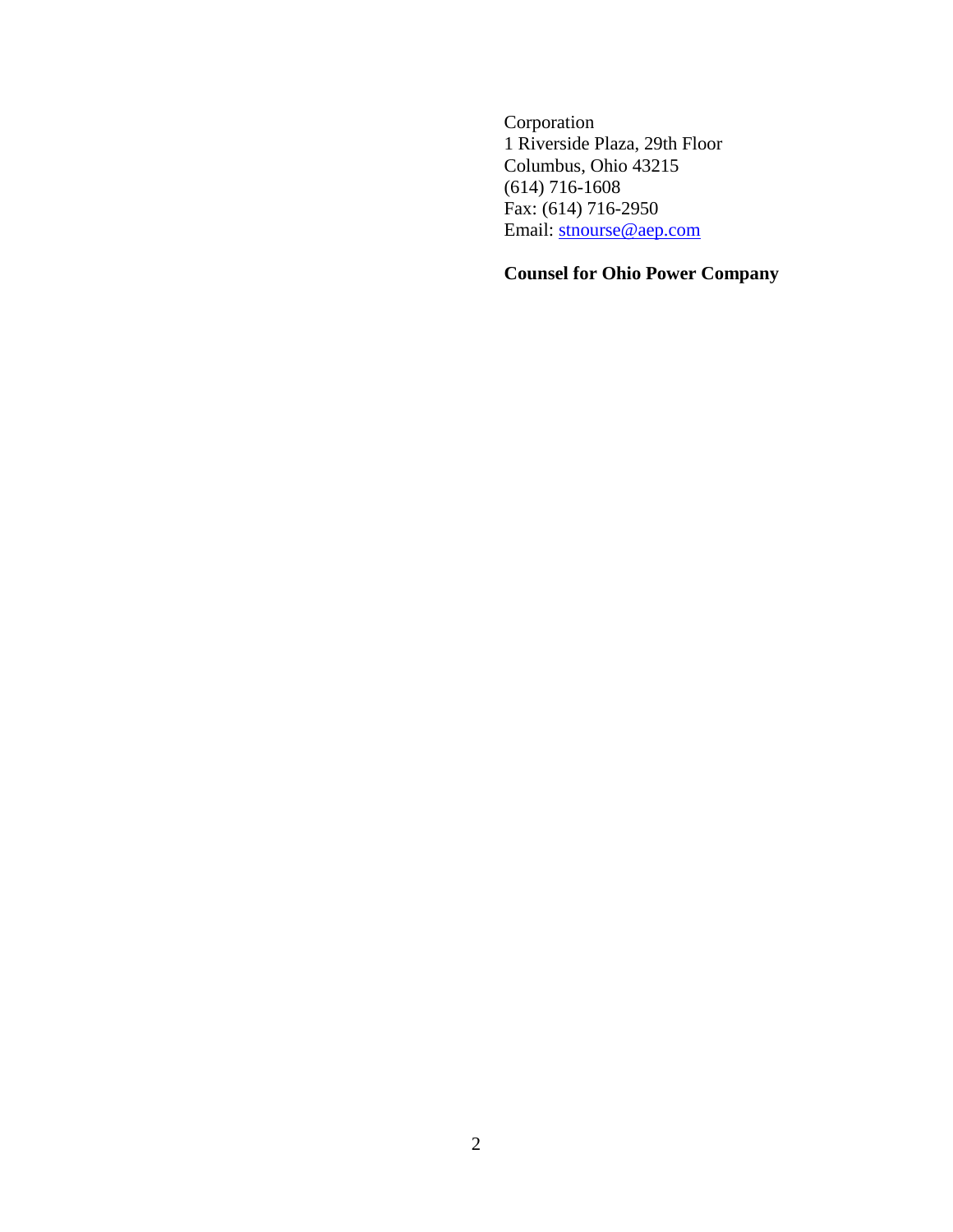#### **OHIO POWER COMPANY'S MEMORANDUM IN SUPPORT OF THE MOTION FOR CONTINUANCE**

On August 29, 2016, the Attorney Examiner issued an entry to establish a procedural schedule in these proceedings. The first filing deadline is Company testimony on December 20, 2016. The parties are engaged in settlement discussions that, if successful, would resolve the issues in these cases. Accordingly, the Company requests that the procedural schedule be indefinitely suspended pending the outcome of those settlement discussions. If a settlement is not reached, the Company will file a request to reactivate the procedural schedule in an equitable manner. The Company contacted the parties concerning this request and is not aware of any opposition to it. Staff and OCC affirmatively support and join in the request. IEU and OMAEG also responded and do not object.

Given the impending deadline, the Company requests an expedited ruling.

Respectfully submitted,

\_/s/ Steven T. Nourse Steven T. Nourse American Electric Power Service Corporation 1 Riverside Plaza, 29th Floor Columbus, Ohio 43215 (614) 716-1608 Email: stnourse@aep.com **Counsel for Ohio Power Company**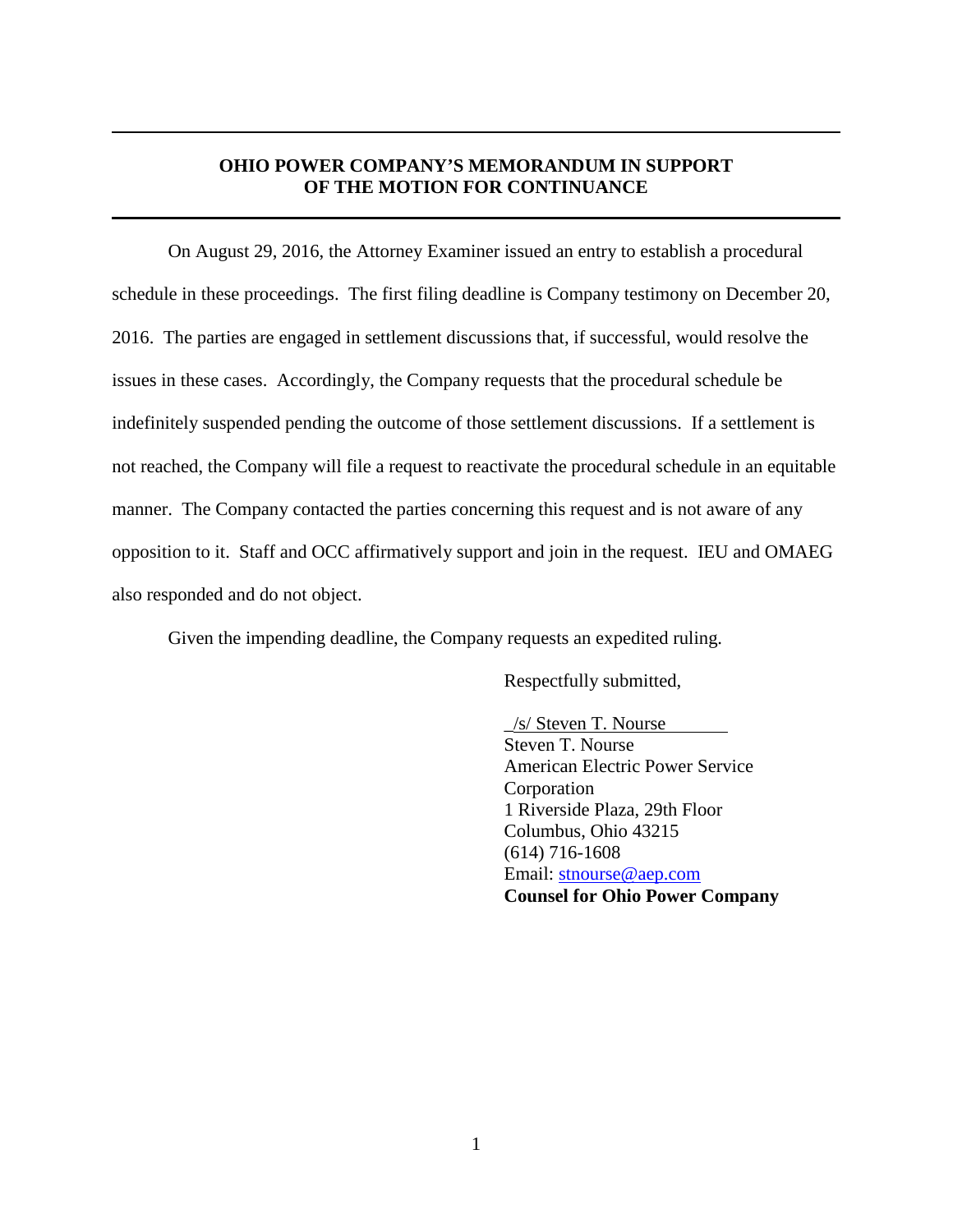#### **CERTIFICATE OF SERVICE**

The undersigned hereby certifies that a copy of the foregoing was served upon the parties of record in these proceedings by electronic service this 16th day of December, 2016.

> /s/ Steven T. Nourse Steven T. Nourse

thomas.mcnamee@puc.state.oh.us steven.beeler@puc.state.oh.us terry.etter@occ.ohio.gov maureen.willis@occ.ohio.gov emma.hand@snrdenton.com mpritchard@mwncmh.com sam@mwncmh.com fdarr@mwncmh.com mhpetricoff@vorys.com mjsettineri@vorys.com glpetrucci@vorys.com emma.hand@snrdenton.com mswhite@igsenergy.com arthur.beeman@snrdenton.com bojko@carpenterlipps.com ghiloni@carpenterlipps.com

**Courtesy Copy to Attorney Examiners:** 

Sarah.Parrot@puc.state.oh.us Greta.See@puc.state.oh.us